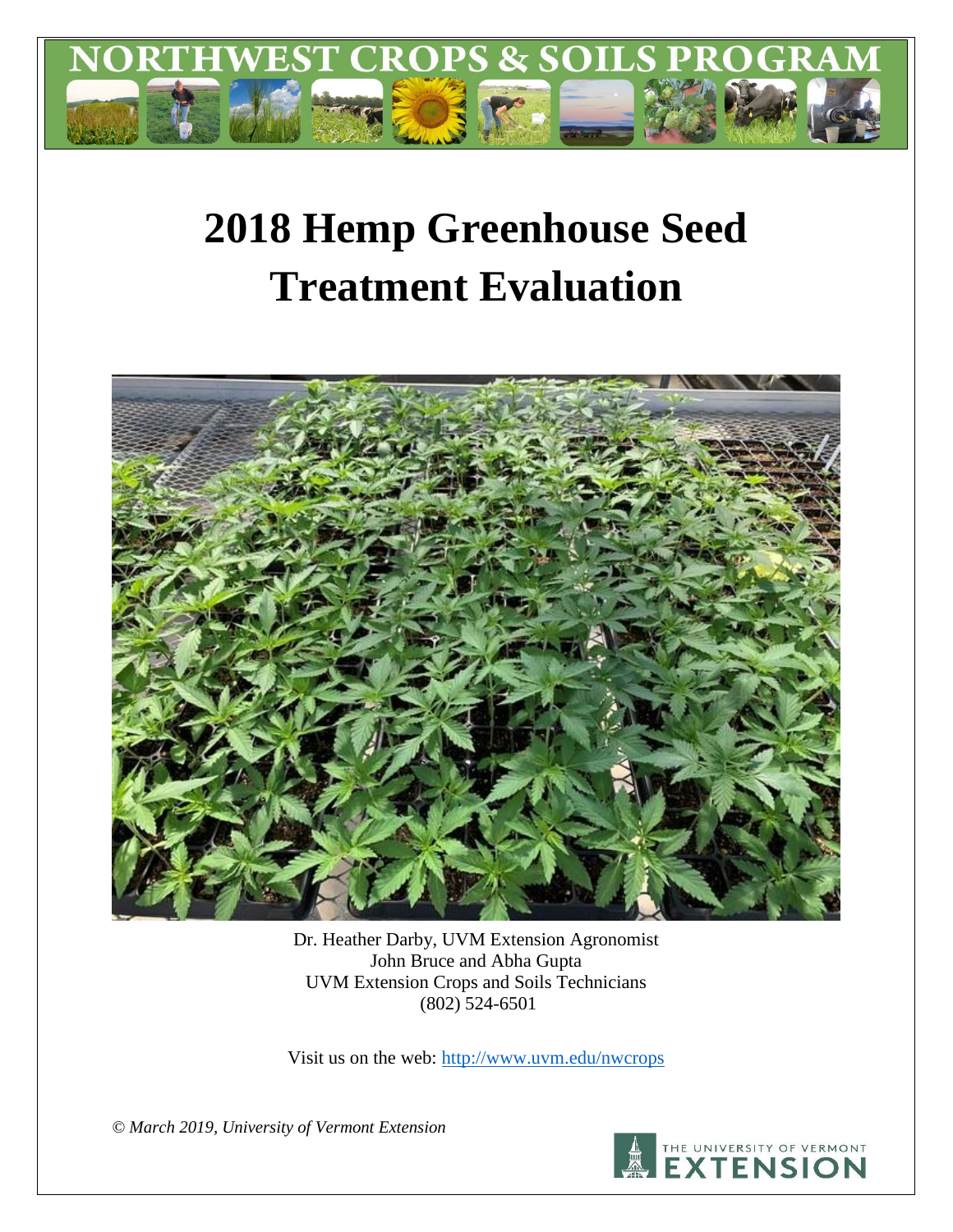#### **HEMP GREENHOUSE SEED TREATMENT EVALUATION Dr. Heather Darby, University of Vermont Extension heather.darby[at]uvm.edu**

Hemp is a non-psychoactive variety of *cannabis sativa L*. The crop is one of historical importance in the U.S. and reemerging in worldwide importance as manufacturers seek hemp as a renewable and sustainable resource for a wide variety of consumer and industrial products. The fiber has high tensile strength and can be used to create a variety of goods. Hemp fiber consists of two types: bast and hurd. The bast fiber are the long fibers found in the bark of hemp stalks and are best suited for plastic bio-composites for vehicles, textiles, rope, insulation, and paper. The hurd fiber are short fibers found in the core of the stem and are suited for building materials, such as hempcrete and particle boards, bedding materials, and absorbents.

For twenty years, U.S. entrepreneurs have been importing hemp from China, Eastern Europe and Canada. Industrial hemp is poised to be a "new" cash crop and market opportunity for Vermont farms that is versatile and suitable for rotation with other small grains and grasses. To help farmers succeed, agronomic research on hemp is needed, as much of the historical production knowledge for the region has been lost. In this trial, we evaluated hemp seed treatments to determine best practices to optimize seed germination and vigor in the presence of wilt disease. A greenhouse study to evaluate the impact of treated seed versus non-treated seed was initiated in January of 2018.

## **MATERIALS AND METHODS**

Prior to planting the trial, soil medium had to be inoculated with *Rhizoctonia solani,* a soil borne fungal pathogen with a wide host range and is responsible for damping off and other symptoms in seedlings and mature plants. The isolates were obtained from local potato; sclerotia were excised, surface sterilized, and cultured on 64 dishes of acidified potato dextrose agar medium (aPDA). Sixty-four 1 liter polypropylene Nalgene bottles were filled with 192 g sand, 8 g corn meal, and 30 mL DI water. Bottles were sterilized through autoclaving over the course of two consecutive days. After culturing *R. solani* at 68° F for 2.5 months in a laminar flow hood, three 1 cm<sup>2</sup> sections of the cultured *R. solani* aPDA were taken and placed in each of the 64 prepared Nalgene bottles. All bottles of inoculated soil medium were mixed together to provide a homogenous source of inoculum and then mixed into soil media at a rate of 50 g *R. solani*  inoculum to 1 liter of Sungro Professional Growing Mix. Forty-eight 72 ct seedling flats were filled with the inoculated mixture, 6 seedling flats were filled with un-inoculated Sungro Professional Growing Mix, and trays were watered inside the greenhouse 48 hours prior to planting. In the experiment, 9 seed treatments (7 applications, 2 controls) were applied to Tygra hemp seeds prior to planting (Table 1). Tygra seeds were obtained from Schiavi seeds.

| <b>Seed Treatment</b>        | Application rate                 |  |  |
|------------------------------|----------------------------------|--|--|
| K5 (Trichoderma)             | 0.19ml/454g seed/10ml $H_2O$     |  |  |
| K5As2 (Trichoderma/Bacillus) | 0.19ml/454g seed/10ml $H_2O$     |  |  |
| Naturall                     | 0.19ml/454g seed/10ml $H_2O$     |  |  |
| Captan4                      | 1.77ml/454 g seed/ .034ml $H_2O$ |  |  |
| Actinovate                   | .295g/.174gal/tray               |  |  |
|                              |                                  |  |  |

**Table 1. Seed treatments and application rates for Tygra seeds.**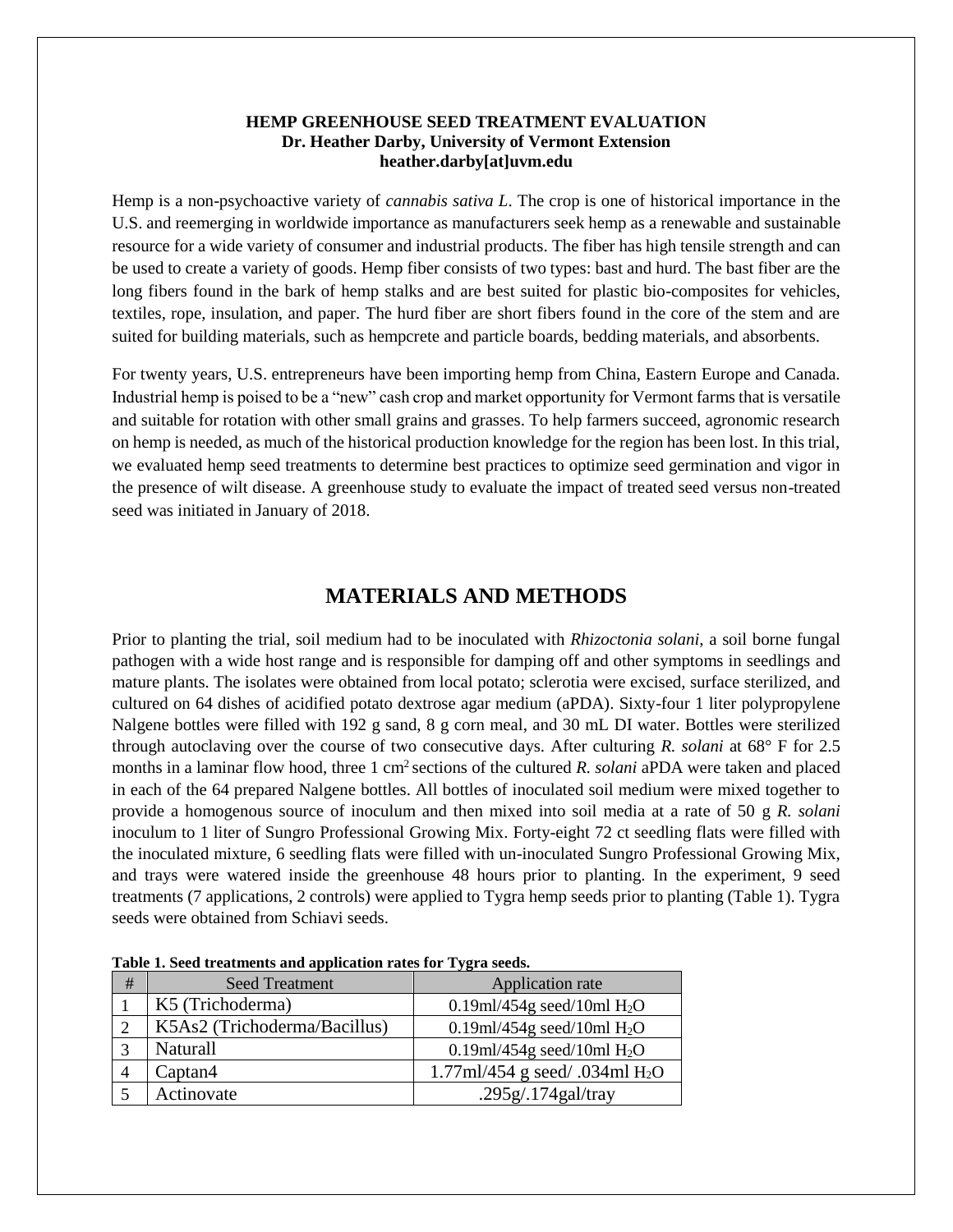| PreFence                | $.174g/.174g$ al/tray  |
|-------------------------|------------------------|
| Rootshield              | .522g/.174gal/tray     |
| Control, not inoculated | $10g$ seed/10ml $H_2O$ |
| Control, inoculated     | $10g$ seed/10ml $H_2O$ |

K5, K5As2, Naturall, Captan4, and the two controls were prepared as direct seed treatments in which each seed treatment received the calculated application rate directly to seed and was allowed to dry overnight before planting. Actinovate, PreFence, and Rootshield treatments were all applied after planting each tray as a soil drench.

Seventy-two seeds were planted per tray in 6 replications for the 9 different treatments in the UVM Greenhouse in house #6. The temperature was maintained around  $60^{\circ}$  F during the day and  $50^{\circ}$  F at nights with a 15.5 hour photoperiod. Seed germination counts and seedling vigor (expressed as the time required for 50% emergence) were monitored over a 3 week period starting on 16-Jan 2018.

The data was analyzed using mixed model analysis using the mixed procedure of SAS (SAS Institute, 1999). Replications within trials were treated as random effects, and varieties were treated as fixed. Mean comparisons were made using the Least Significant Difference (LSD) procedure when the F-test was considered significant ( $p<0.10$ ).

Variations in yield and quality can occur because of variations in genetics, soil, weather, and other growing conditions. Statistical analysis makes it possible to determine whether a difference among treatments is real or whether it might have occurred due to other variations in the field. At the bottom of each table a LSD value is presented for each variable (i.e. yield). Least Significant Differences (LSDs) at the 0.10 level of significance are shown, except where analyzed by pairwise comparison (t-test). Where the difference between two treatments within a column is equal to or greater than the LSD value at the bottom of the column, you can be sure that for 9 out of 10 times, there is a real difference between the two treatments. Treatments that were not significantly lower in performance than the top-performing treatment in a

particular column are indicated with an asterisk. In this example, hybrid C is significantly different from hybrid A but not from hybrid B. The difference between C and B is equal to 1.5, which is less than the LSD value of 2.0. This means that these hybrids did not differ in yield. The difference between C and A is equal to 3.0, which is greater than the LSD value of 2.0. This means that the yields of these hybrids were significantly different from one another. The asterisk

| <b>Treatment</b> | - Yield |
|------------------|---------|
| A                | 6.0     |
| B                | $7.5*$  |
| C                | $9.0*$  |
| <b>LSD</b>       | 2.0     |

indicates that hybrid B was not significantly lower than the top yielding hybrid C, indicated in bold.

#### **RESULTS**

The various seed treatments had different germination rates throughout the study (Figure 1). The inoculated control, inoculated with only *R. solani,* showed the highest germination rates alongside the biological seed treatment of K5As2 at 72.5% and 72.2% respectively. The Naturall and Actinovate were the poorest performing treatments with germination rates each of 64.1%.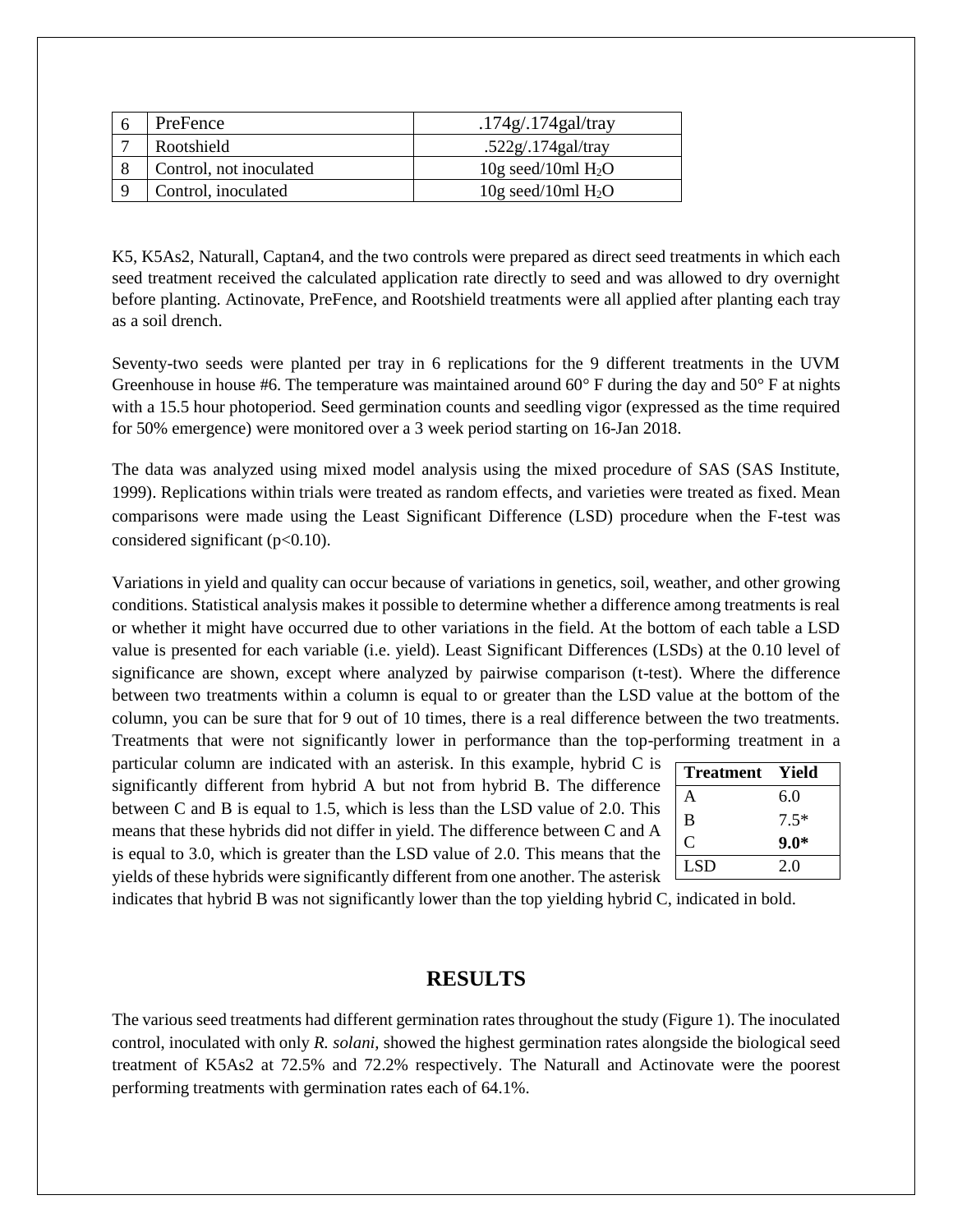

**Figure 1. Germination rates for hemp seed treatments.** 

Table 2 shows seed vigor for each seed treatment. While Actinovate and the inoculated control took roughly two days less to reach 50% germination, the difference between these top performers and other treatments is not statistically significant. This study showed no statistical significance in overall seed vigor amongst seed treatments.

| Table 2. Seed vigor of each treatment expressed as |  |
|----------------------------------------------------|--|
| average number of days to reach 50% germination.   |  |

| <b>Seed Treatment</b>   | Average days to |
|-------------------------|-----------------|
|                         | 50% germination |
| K5                      | 12.00           |
| Captan4                 | 11.50           |
| Rootshield              | 11.33           |
| PreFence                | 11.17           |
| Naturall                | 11.17           |
| K5As2                   | 11.00           |
| Control, not inoculated | 10.33           |
| Control, inoculated     | 10.17           |
| Actinovate              | 10.17           |
| $LSD(p=0.10)$           | <b>NS</b>       |
| Trial Mean              | 10.98           |

NS, no statistical significance.